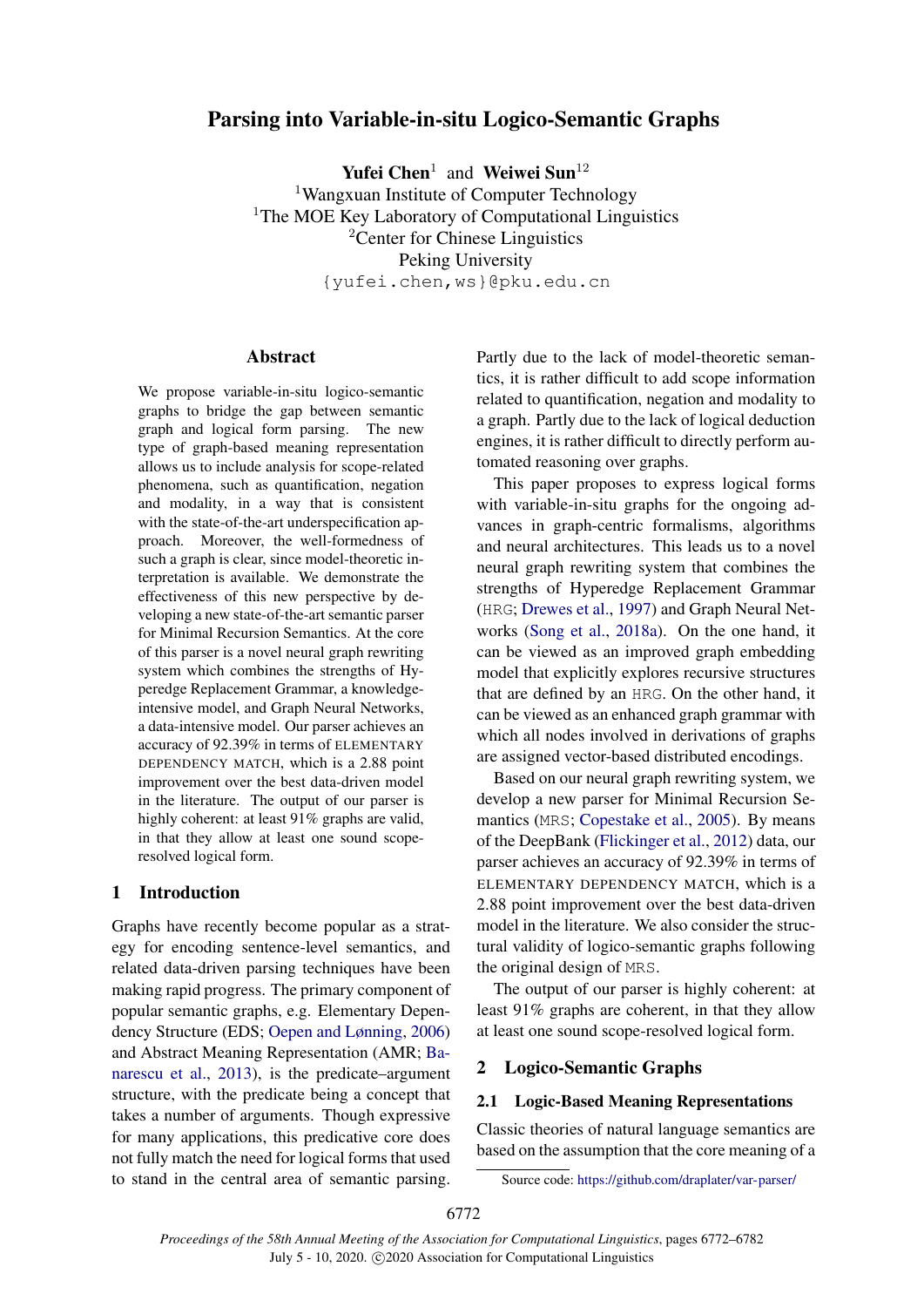$every(x, dog(x), some(y, cat(y), class(e<sub>1</sub>, x, y) \wedge happy(e<sub>2</sub>, e<sub>1</sub>)))<sup>1</sup>$  $every(x, dog(x), some(y, cat(y), class(e<sub>1</sub>, x, y) \wedge happy(e<sub>2</sub>, e<sub>1</sub>)))<sup>1</sup>$  $every(x, dog(x), some(y, cat(y), class(e<sub>1</sub>, x, y) \wedge happy(e<sub>2</sub>, e<sub>1</sub>)))<sup>1</sup>$ (a) String-based representation

<span id="page-1-2"></span><span id="page-1-1"></span>

<span id="page-1-4"></span>Figure 1: Different representations of a logical form.

sentence is captured as its truth conditions. Under this assumption, using expressions of some logical languages to encode truth conditions is the *de facto* approach in formal semantics. Classic logic, e.g. first-order predicate logic, supports precise, consistent and controlled meaning representation via truth-conditional interpretation.

A logical form can be visualized as a *pseudo* tree, as suggested by [Copestake et al.](#page-9-2) [\(2005\)](#page-9-2). For example, the formula in Fig. [1a](#page-1-1) can be encoded as the tree in Fig. [1b.](#page-1-2) However, the leaves of such a tree are not independent of each other. For instance,  $\text{dog}(x)$  and  $\text{chase}(e_1, x, y)$  share the same variable  $x$ . Transforming logical forms into trees may enlarge the distance between closely-related nodes and make it difficult for a statistical or neural model to explicitly capture such dependencies. In addition, considering syntactico-semantic similarity, this tree-structured logical form is essentially different from the corresponding syntactic tree, as shown in Fig. [2.](#page-1-3) Such a tree representation brings difficulties to develop a systematic syntaxsemantics interface.

<span id="page-1-3"></span>

Figure 2: Dependency-based syntactic analysis.

Previous study [\(Oepen and Lønning,](#page-10-0) [2006;](#page-10-0) [Copestake,](#page-9-4) [2009\)](#page-9-4) shows that there are some good engineering reasons for producing a dependency style representation (see Fig. [1c\)](#page-1-4) with links between predicates: It improves readability for consumers of the representation and eases integration with distributional semantics. Exploiting this direction further, we augment such a semantic de<span id="page-1-5"></span>pendency graph with variables (see Fig. [1d\)](#page-1-5). In fact, it is a more straightforward way to encode logical forms using graphs. Comparing the two types of graphs, we can see that the variable-insitu representation fully specifies what there is in a logical form, while a variable-free graph may lose some information. Take Fig. [1c](#page-1-4) for example. The following logical form is also compatible with the graph, which is unfortunately a bad reading, since happy, according to its conceptual meaning, is not a scopal predicate.

<span id="page-1-6"></span>
$$
(1) \ \texttt{every}(x,\texttt{dog}(x),\texttt{some}(y,\texttt{cat}(y),\\ \texttt{happy}(e_2,\texttt{chase}(e_1,x,y))))
$$

#### 2.2 Representing Underspecification

Natural language utterances are often ambiguous, i.e., they have more than one reading. Take scope ambiguity, an important type of ambiguity that has been receiving heightened attention by semanticists, for example. Considering the following sentence:

- <span id="page-1-8"></span><span id="page-1-7"></span>(2) a. Every dog happily chases some cat.
	- b. some(y, cat(y), every(x, dog(x), happy $(e_2, e_1) \wedge \text{chase}(e_1, x, y))$ c.  $every(x, dog(x), some(y, cat(y)),$  $happy(e_2, e_1) \wedge chase(e_1, x, y)))$

The sentence is ambiguous: it can either mean that for every dog it is the case that it chases some potentially different— cats; or else it can mean that there is a particular group of cats which are chased by every dog. The two readings are all made up of the same set of predicates and operators, but differ in the relative scopes of certain

<span id="page-1-0"></span><sup>&</sup>lt;sup>1</sup>This formula is comparable to the following first-order formula:  $\forall x (dog(x) \rightarrow \exists y (cat(y) \land (chase(e_1, x, y) \land$  $\text{happy}(e_2, e_1))))$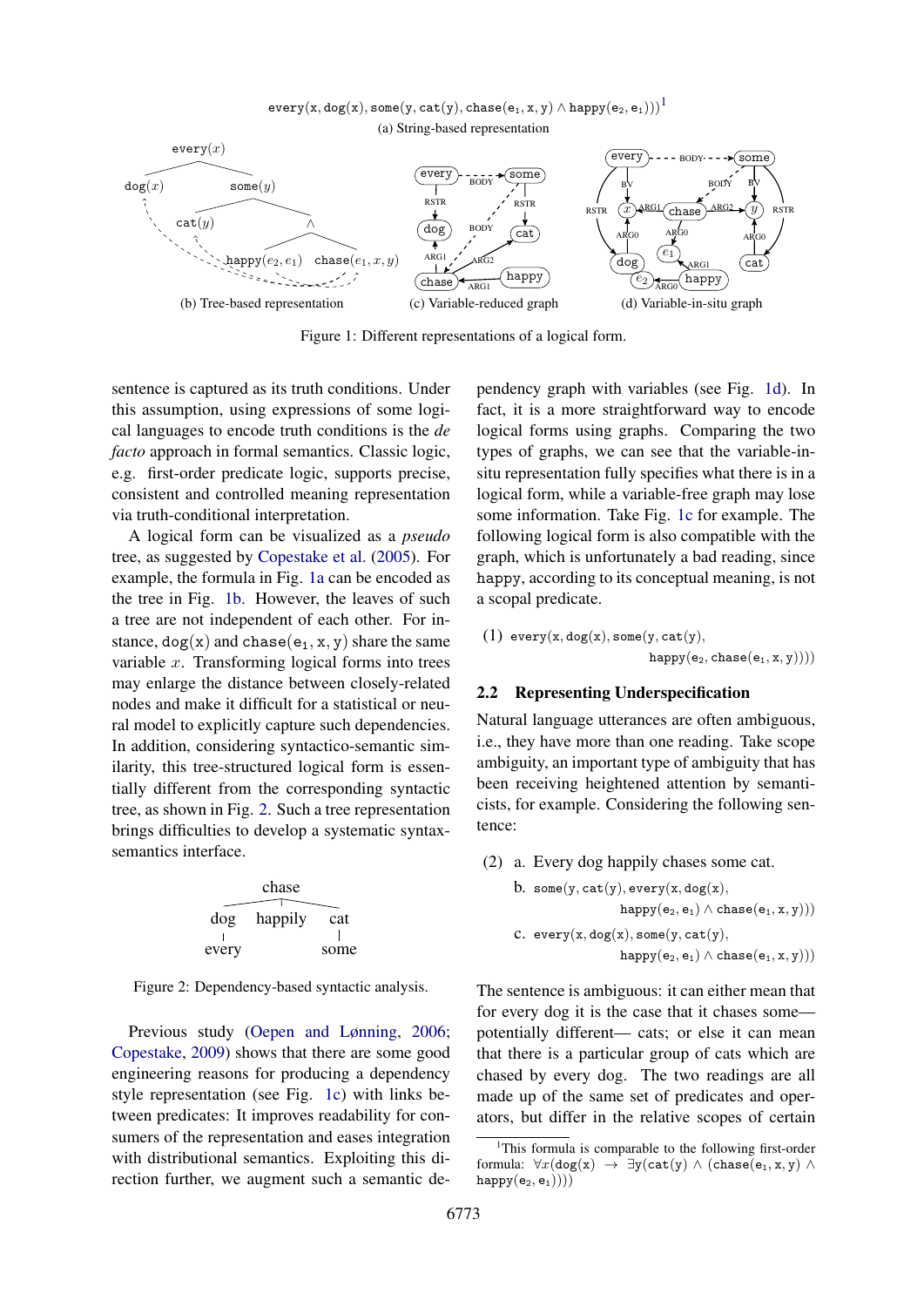scope bearing elements. There are some other natural language constructions that also involve scope ambiguity, e.g. negation and modality.

Underspecification is by now the standard technique to deal with semantic ambiguities in many modern semantic theories, e.g. Underspecified Discourse Representation Theory [\(Kamp et al.,](#page-9-5) [2011\)](#page-9-5) and Hole Semantics [\(Bos,](#page-9-6) [1996\)](#page-9-6). The basic idea behind it is to derive a single compact representation that describes the set of readings for a sentence that exhibits a scope ambiguity. The individual readings can be enumerated from such an underspecified description if it is required [\(Koller](#page-10-2) [and Thater,](#page-10-2) [2005\)](#page-10-2), but it is also possible to process underspecified representations directly without enumerating the readings [\(Koller and Thater,](#page-10-3) [2010\)](#page-10-3).

In this paper, we make our logico-semantic graph representations expressive to exhibit the complexities of human language semantics to some extent, by adopting a specific formalism for underspecification, i.e. Minimal Recursion Semantics (MRS; [Copestake et al.,](#page-9-2) [2005\)](#page-9-2), a widelyused computational semantic framework in NLP. In addition to variables to represent individuals or events, an MRS structure use another kind of element, called *handle*, to represent out-of-scope relationships between predicates. Each node is assigned with a *label handle*, and some arguments of a concept are specified as *hole handles*. Note that a hole argument is different from an eventvariable argument, as illustrated by Ex. [\(1\)](#page-1-6). Handles can be added to current variable-in-situ graph as a new type of node. See Fig. [3](#page-2-0) for an example.  $h_1$ ,  $h_2$ ,  $h_3$ ,  $h_4$  and  $h_5$  are labels,  $h_2$ ,  $h_5$ ,  $h_7$ ,  $h_9$ are hole handles. The out-of-scope relationships in logical forms are converted into a set of constraints between *holes* and *labels*. For example, if we let  $h_7 = h_4$  and  $h_9 = h_3$ , the MRS will be resolved into reading Ex. [\(2c\)](#page-1-7); similarly,  $h_4 = h_1$ and  $h_7 = h_3$  for reading Ex. [\(2b\)](#page-1-8).

To be more precise, a variable-in-situ logicosemantic graph is a graph such that,

- every node must be a predicate, handle or variable;
- every edge must be (1) between a predicate and a variable, encoding predicate–argument relation, (2) between a predicate and a handle, encoding scopal argument or (3) between a predicate and a label, encoding naming convention and tagged by "L."

<span id="page-2-0"></span>

Figure 3: Underspecified logico-semantic graph. Handles associated to predicates are labeled with "L," while handles play as arguments are labeled with semantic roles, like "RSTR."

#### 2.3 Structural Validity

Considering any type of logical form-equivalent representation, we need to be careful that our structures are well-formed. MRS provides a principled way to enumerate readings from an underspecified logical form [\(Niehren and Thater,](#page-10-4) [2003\)](#page-10-4), showing us a way to validate the output logic structure. We thus define a valid semantic structure as an MRS in which a scope-resolved logical form is allowable. To be more precise, a variablein-situ logico-semantic graph is valid if and only if there exists at least one fully specified logical form that satisfies all the constraints encoded by the graph.

#### 3 Neural Graph Rewriting

Automatically constructing a semantic representation can be achieved by exploring the compositionality principle: The meaning of a complex expression is a function of the meanings of its parts and of the syntactic rules by which they are combined. In this perspective, both *meanings of its parts* and the function of *syntactic rules* can be precisely defined by graph fragments. In this paper, we investigate how to manipulate semantic graph fragments with HRG, a context-free rewriting system for generating graphs. We give a formal description of HRG, and then show how to model syntactico-semantic composition through graph rewriting. Recursive neural networks are also important for handling linguistic data. In this section, we will further augment an HRG with a hypergraph-state LSTM.

#### 3.1 Gluing Graph Fragments with an HRG

An edge-labeled, node-typed hypergraph is a tuple  $H = \langle V, E, l, t, X \rangle$ , where V is a finite set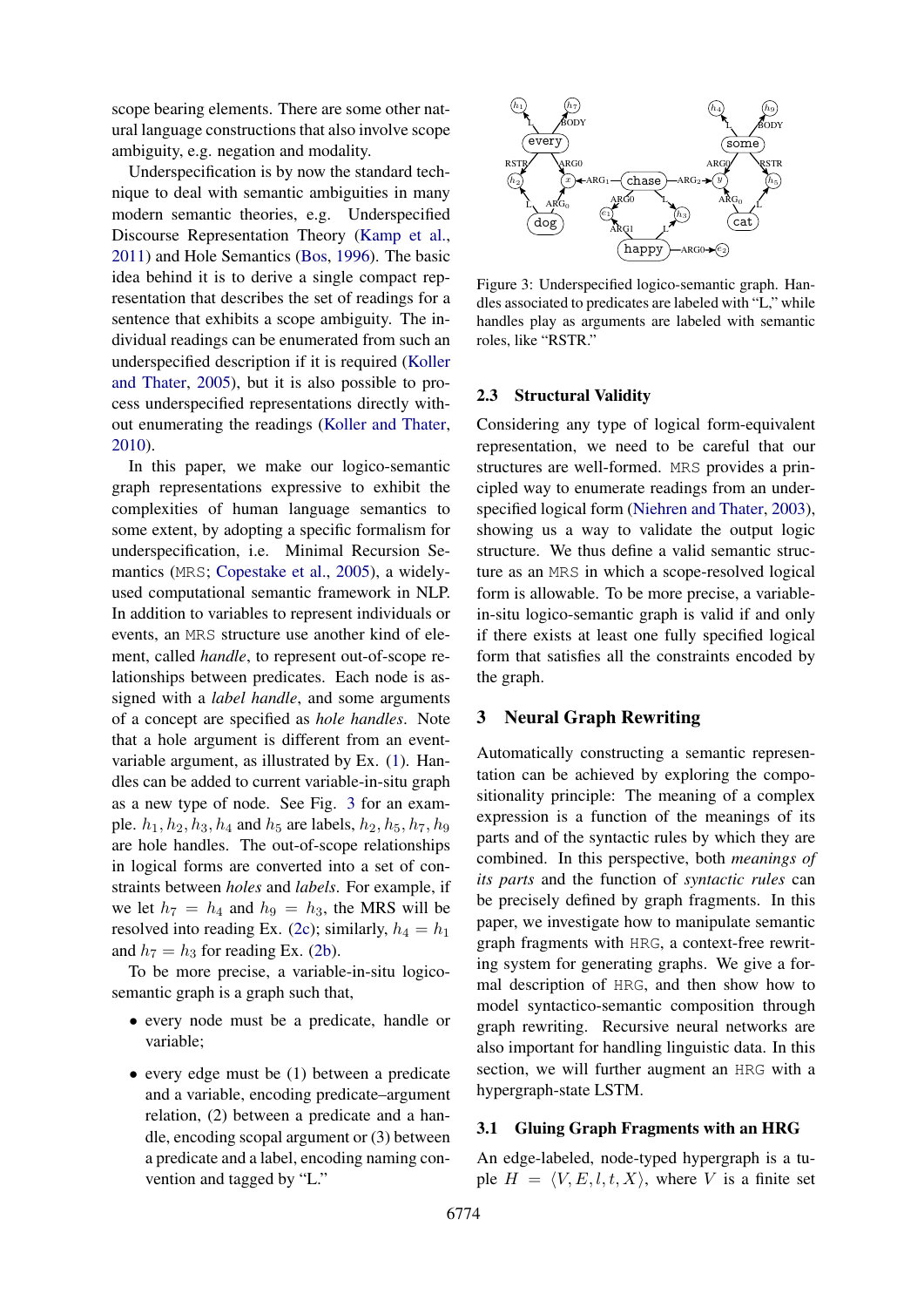<span id="page-3-1"></span>

|                               | D                                                                                 | 2           | 3                           | Œ,                         |
|-------------------------------|-----------------------------------------------------------------------------------|-------------|-----------------------------|----------------------------|
| <b>LHS</b>                    | N                                                                                 | NP          | <b>VP</b>                   | S                          |
| Type                          | hx                                                                                | X           | XX                          |                            |
| <b>RHS</b><br>$(\text{sem.})$ | h<br>h<br><b>BODY</b><br>h<br>$h$ $\bm{0}$<br>every<br><b>RSTR</b><br>ARG0<br>× O | h<br>0<br>X | Х<br>Χ<br>Λ<br>Ф<br>X<br>NP | NP<br>X<br>VР              |
| Syntax                        | every                                                                             |             |                             | $D + N$ $V + NP$ $NP + VP$ |

Table 1: Example HRG rules. Throughout this paper, we use filled black nodes to indicate external nodes, arrows to indicate single-node edges and directed arcs to indicate edges connected to two nodes. The edge labeled as V in Rule ③ connects more than two nodes whose orders are indicated by tiny numbers around lines. We use single-node edges with underlined terminal labels to represent predicates, e.g. every.

of nodes, and  $E \subseteq V^+$  is a finite set of hyperedges. A hyperedge is an extension of a normal edge which can connect to more than two nodes or only one node.  $l : E \to L$  assigns a label from a finite set L to each hyperedge. Since nodes receive no informative labels, we use single-node edges with terminal labels to represent predicates. This strategy is widely used by HRG-based NLP systems, including [Chiang et al.](#page-9-7) [\(2013\)](#page-9-7), [Peng et al.](#page-10-5) [\(2015\)](#page-10-5) and [Chen et al.](#page-9-8) [\(2018\)](#page-9-8).  $X \in V^*$  defines an ordered list of nodes called external nodes, which specify the docking points during graph rewriting.  $t: V \to T$  assigns a type from a finite set T to each node.

Different from the hypergraphs used by [Chiang](#page-9-7) [et al.](#page-9-7) [\(2013\)](#page-9-7) and [Chen et al.](#page-9-8) [\(2018\)](#page-9-8), we highlight the usage of node types which has a significant impact on making parsing results logically coherent. Three node types are utilized: h, x and c, which indicate handle, variable and predicate respectively. During node gluing, we must make sure that the types of nodes are identical. If the type of any node is still unspecified, the type of the other node will be selected. For convenience, we define the type of a non-terminal hyperedge as the tuple of types of all nodes it connects to; we define the type of a graph fragment as the tuple of types of all external nodes in order. For example, the graph fragment of *some* in Fig. [4](#page-3-0) is typed as  $(h, x)$ , which will be denoted as  $hx$  for short.

A Typed Hyperedge Replacement Grammar (THRG)  $G = \langle N, T, P \rangle$  is a graph rewriting sys-

<span id="page-3-0"></span>

Figure 4: Semantic composition as graph gluing with the rule in Tab. [1.](#page-3-1) The top composition is according to rule  $\mathcal{D}$ , where the left graph that is labeled as V is glued with the right graph that is labeled as NP by combining their separated external nodes that are labeled as "0."

tem, where  $N$  and  $T$  are two disjoint finite sets of non-terminal and terminal symbols respectively.  $P$  is a finite set of production rules of the form  $A \rightarrow R$ , where the left hand side (LHS)  $A \in N$ , and the right hand side (RHS)  $R$  is a hypergraph with edge labels over  $N \cup T$ . The rewriting process replaces a non-terminal hyperedge with the graph fragment specified by a rule's RHS, attaching each external node to the matched node of the corresponding LHS. In the meantime, the co-related nodes in LHS and RHS must be of the same types. Tab. [1](#page-3-1) presents four example rules. Rule ③ consists of three nodes and two hyperedges. All three nodes are of type x, indicating that they are variables. One hyperedge has a label NP and connects to one internal node; the other is labelled as VP and connects to one internal node and two external nodes. Fig. [4](#page-3-0) presents the composition process for *chase some cat*, in which Rule ② and ③ are recursively called for semantic construction.

The types of a HRG rule put additional constraints to the combination of subgraphs and in this way the output graph is regularized to some extent. A failed combination is illustrated in Fig. [5.](#page-4-0)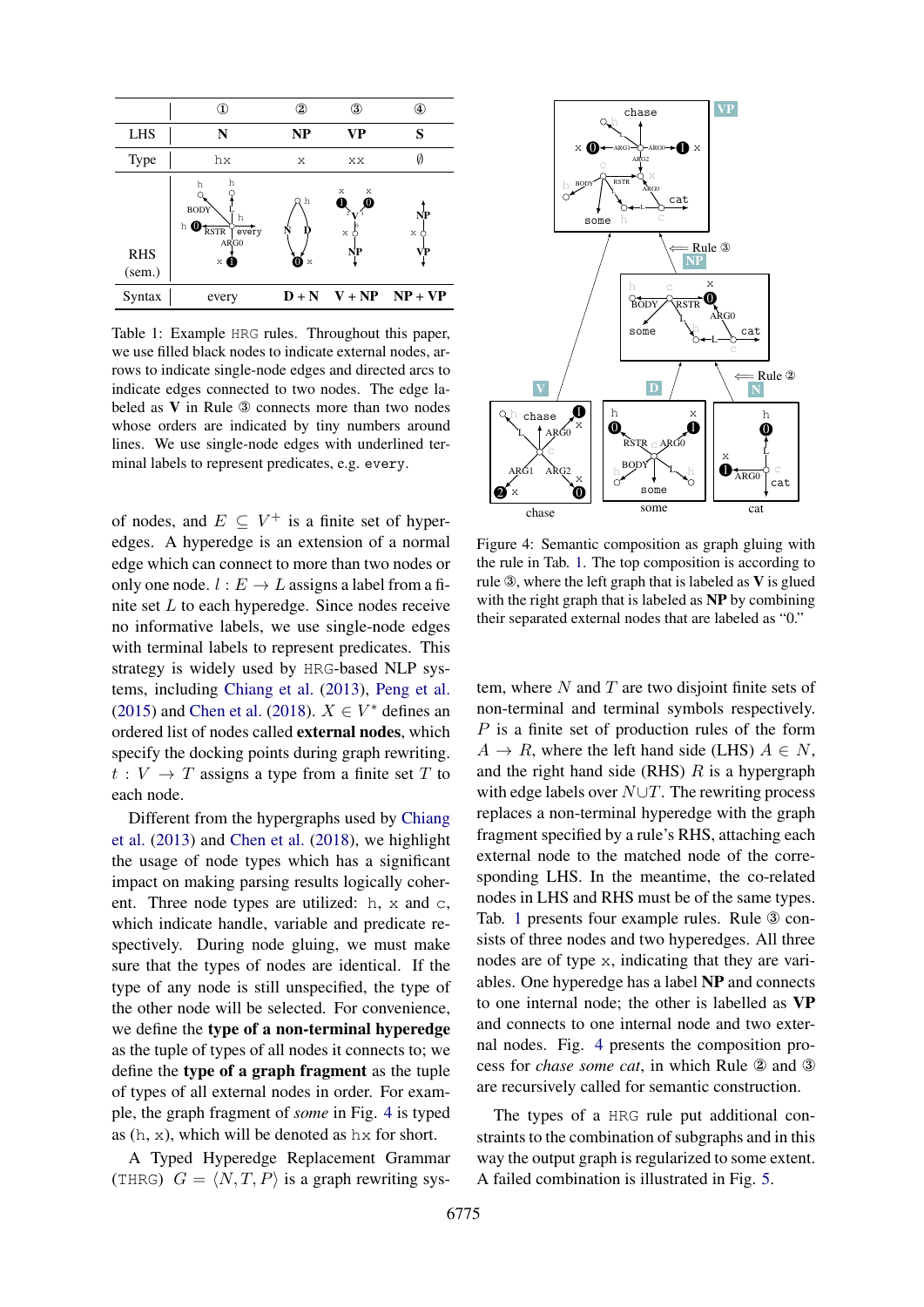<span id="page-4-0"></span>

Figure 5: We deliberately swap the two external nodes of graph fragment *cat*. This combination can be blocked by type restrictions.

## <span id="page-4-1"></span>3.2 Recursive Hypergraph-state LSTM

Since we explicitly describe a recursive process, we are able to define a new graph embedding method—encoding graphs along with such a recursive structure. Our strategy is to assign vectors to nodes involved in the composition process in a bottom-up way. Before the application of an HRG rule  $A \rightarrow R$  ( $R = \langle V, E, l, t, X \rangle, V =$  ${n_1, n_2, ...\}, X = {e_1, e_2, ...\},$  the external nodes of all non-terminal edges in  $R$  have been assigned vectors based on preceding composition while other newly introduced nodes are zeroinitialized. The vectors assigned to all nodes in R will be updated according to a Graph Neural Network (GNN), which works by exploiting locality encoded by  $R$ . In this paper, we propose a hypergraph-state LSTM structure to do so. In what follows, we will first introduce our GNN model and then use it to equip an HRG, resulting in a recursive hypergraph-state LSTM model.

Each node  $n_j \in V$  has a node property vector  $x_{n_j}$  to represent its own information, such as the type and the corresponding label of a concept node, and the index of an external node. And another hidden state vector  $h_i$  is employed to hopefully encode the information of its surroundings. The surrounding information of  $n_j$  is collected by multi-step information exchange between  $n_i$  and its neighbouring nodes, denoted as  $\pi(n_j)$ . Two nodes  $n_i$  and  $n_k$  are viewed as neighbours if there is at least one hyperedge that connects them. To keep its own information, we assume that each node has a self loop, i.e.  $n_j \in \pi(n_j)$ . Thus the neighbouring relation is symmetric. An optional label  $l(n_i, n_k)$  can be attached to each neighboring relation.

Each node has an initial state  $h_j^0$ , representing the state when information has not been updated yet. In each step of information exchange, according to  $x_j$  and its previous hidden state  $h_j^{t-1}$ , the new hidden state  $h_j^t$  is calculated from the repre-

sentation of itself, its neighbours  $\pi(n_i)$ , and the label of each relation, in a way as generally defined as follows:

$$
\mathbf{h}_{j}^{t} = f(\{\mathbf{x}_{k} | k \in \pi(n_{j})\}, \{\mathbf{h}_{k}^{t-1} | k \in \pi(n_{j})\},\
$$

$$
\{l(n_{j}, n_{k}) | n_{k} \in \pi(n_{j})\})
$$

Assume that  $L$  is a randomly initialized matrix for encoding neighbouring labels. Summation is utilized to collect information from neighbouring nodes:

$$
\begin{aligned} \boldsymbol{\Pi}_{x,j} &= \sum_{k \in \pi(n_j)} (\pmb{x}_k \oplus \pmb{L}[l(n_j,n_k)]) \\ \boldsymbol{\Pi}_{h,j}^{t-1} &= \sum_{k \in \pi(n_j)} \pmb{h}_k^{t-1} \end{aligned}
$$

Introducing the LSTM gate mechanism, the state transition can be written as:

$$
\begin{aligned} \boldsymbol{i}^t_j &= \sigma(\boldsymbol{W_i}\Pi_{x,j} + U_i\Pi_{h,j}^{t-1} + b_i) \\ \boldsymbol{o}^t_j &= \sigma(\boldsymbol{W_o}\Pi_{x,j} + U_o\Pi_{h,j}^{t-1} + b_o) \\ \boldsymbol{f}^t_j &= \sigma(\boldsymbol{W_f}\Pi_{x,j} + U_f\Pi_{h,j}^{t-1} + b_f) \\ \boldsymbol{u}^t_j &= \sigma(\boldsymbol{W_u}\Pi_{x,j} + U_u\Pi_{h,j}^{t-1} + b_u) \\ \boldsymbol{c}^t_j &= \boldsymbol{f}^t_j \otimes \boldsymbol{c}^{t-1}_j + \boldsymbol{i}^t_j \otimes \boldsymbol{u}^t_j \\ \boldsymbol{h}^t_j &= \boldsymbol{o}^t_j \otimes \tanh(\boldsymbol{c}^t_j) \end{aligned}
$$

where  $i, o, f$  are the input, output and forget gates of LSTM.  $W$  and  $U$  are the model parameters.

Similar to the tree LSTM [\(Tai et al.,](#page-10-6) [2015\)](#page-10-6), our recursive hyperedge-state LSTM model composes the states of a graph fragment from input vectors and the representations of its subgraphs. The model alternates between two kinds of steps: (1) graph fragment encoding and (2) state propagation. The process for encoding a non-leaf graph fragment is visualized in Fig. [6.](#page-5-0) The most important feature of our graph encoding method is that the process is step-wise, making it possible to perform semantic disambiguation and graph encoding iteratively.

In a graph fragment encoding step for  $R$ , we want to get some vectors representing a specific graph fragment for further combination. This can be done by running multilayer hypergraph-state LSTM (denoted as HGS) on R:

$$
[\bm{h}_{n_1}^T;\bm{h}_{n_2}^T;...]=\text{HGS}^T([\bm{h}_{n_1}^0;\bm{h}_{n_2}^0;...],\\\hspace*{1.5cm}[\bm{x}_{n_1};\bm{x}_{n_2};...],R)
$$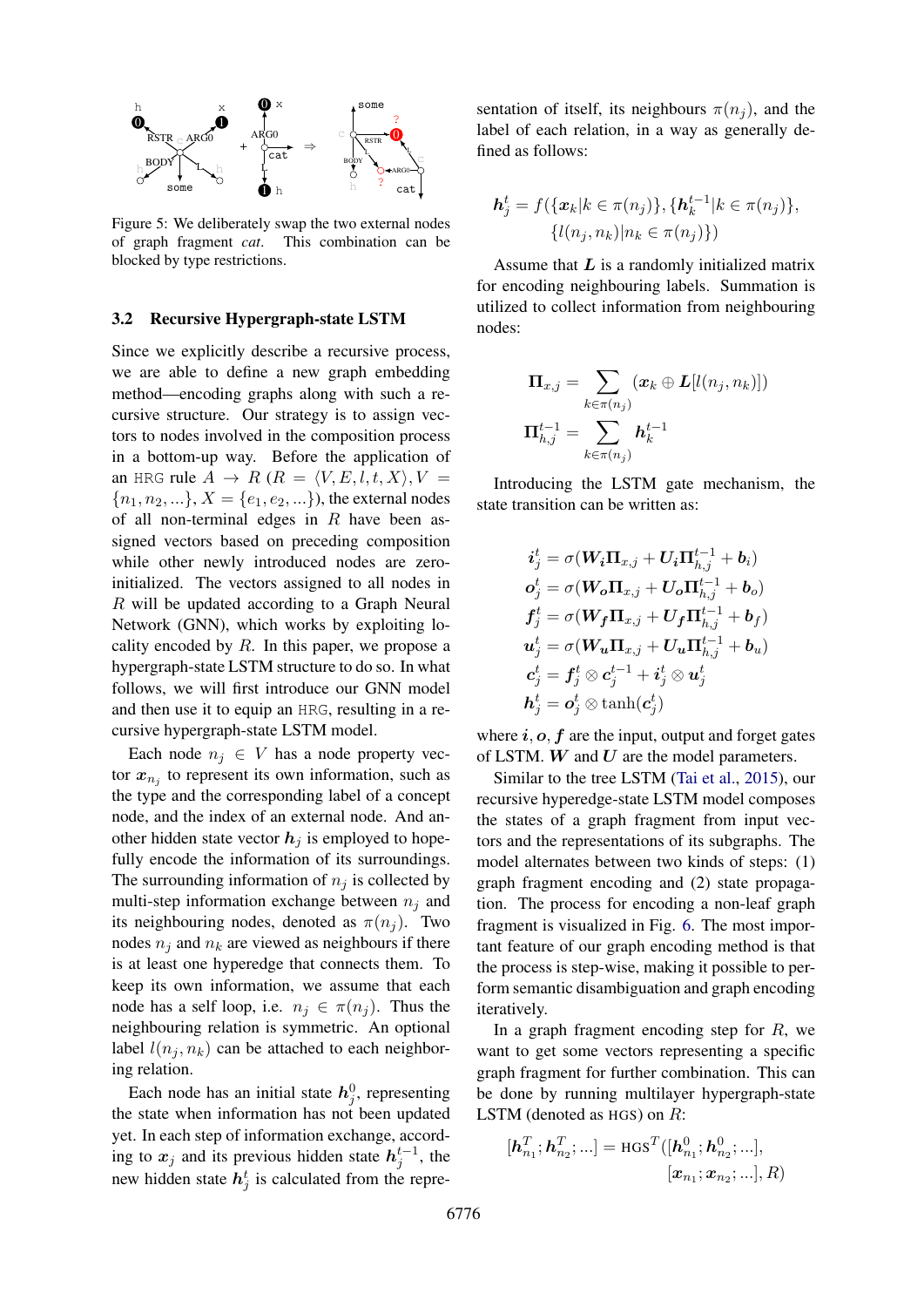<span id="page-5-0"></span>

Figure 6: A graphical illustration of our recursive hypergraph-state LSTM model. "⇑ HGS" represents graph encoding with hypergraph-state LSTM. The final hidden states  $h^T$  of external nodes are used as interface vectors (brown vectors). Solid lines across the boxes denotes state propagation steps, we initialize hidden states according to the corresponding HRG rule, e.g.  $h_{\text{NP},0}^0 = h_{\text{D},1}^T + h_{\text{N},1}^T$  and  $h_{\text{NP},i}^0 = h_{\text{D},0}^T + h_{\text{N},0}^T$ .

T represents the number of layers in the hypergraph-state LSTM. For a node  $n_i$  in a lexical graph fragment, we use a zero vector as  $h_{n_j}^0$ . For the non-leaf case, x and  $h^0$  is acquired from preceding state propagation. Not all final states  $\boldsymbol{h}_{n_1}^T, \boldsymbol{h}_{n_2}^T \dots$  should be kept for further composition. Considering the role played by external nodes in graph gluing, we use the final states of external nodes  $\mathbf{h}_{e_1}^T$ ,  $\mathbf{h}_{e_2}^T$ ... to pass information and call them interface vectors.

State propagation is the preparatory stage of non-leaf graph fragment encoding, in which the interface vectors of its subgraph fragments are combined to calculate x and  $h^0$  for the next step. Without the loss of generality, we only discuss the case for binary rules in which  $R$  consists of two non-terminal hyperedges. It is worth noting that in non-leaf graph fragment encoding, the hypergraph-state LSTM is operated on a rule rather than the entire graph fragment. The process of encoding a non-leaf graph fragment can be seen as encoding an RHS  $R$  with special initial states originated from interface vectors. The nodes in R are of three types: unified nodes, passover nodes and newly created nodes. Newly created nodes bring new information to the combined graph frag-

ment while the other two kinds of nodes are only used for structural connection. For a newly created node, the node property vector  $x$  is calculated from its own information, and the initial state is a zero vector. A unified node is connected by both non-terminal hyperedges, and therefore receive information from both sides. The initial state  $h^0$  of a unified node is the sum of the two corresponding interface vectors. The property vector  $x$  is redefined as the sum of the two related property vectors. A passover node is a node connected to only one non-terminal hyperedge. And its property vector and initial state are simply copied from the unique corresponding node. For example, the rule VP in Tab. [1](#page-3-1) contains one unified node and two passover nodes. Denote the set of corresponding nodes of  $n_i$  as  $\text{cor}(n_i)$ .  $|\text{cor}(n_i)|$  is 0, 1 or 2 for newly created nodes, passover nodes and unified nodes respectively.  $x_{n_j}$  and  $h_{n_j}^0$  for non-leaf graph fragment encoding can be calculated as:

$$
h_{n_j}^0 = \sum_{n_i \in \text{cor}(n_j)} h_{n_i}^T
$$

$$
x_{n_j} = \sum_{n_i \in \text{cor}(n_j)} x_{n_i} \text{ if } |\text{cor}(n_j)| \neq 0
$$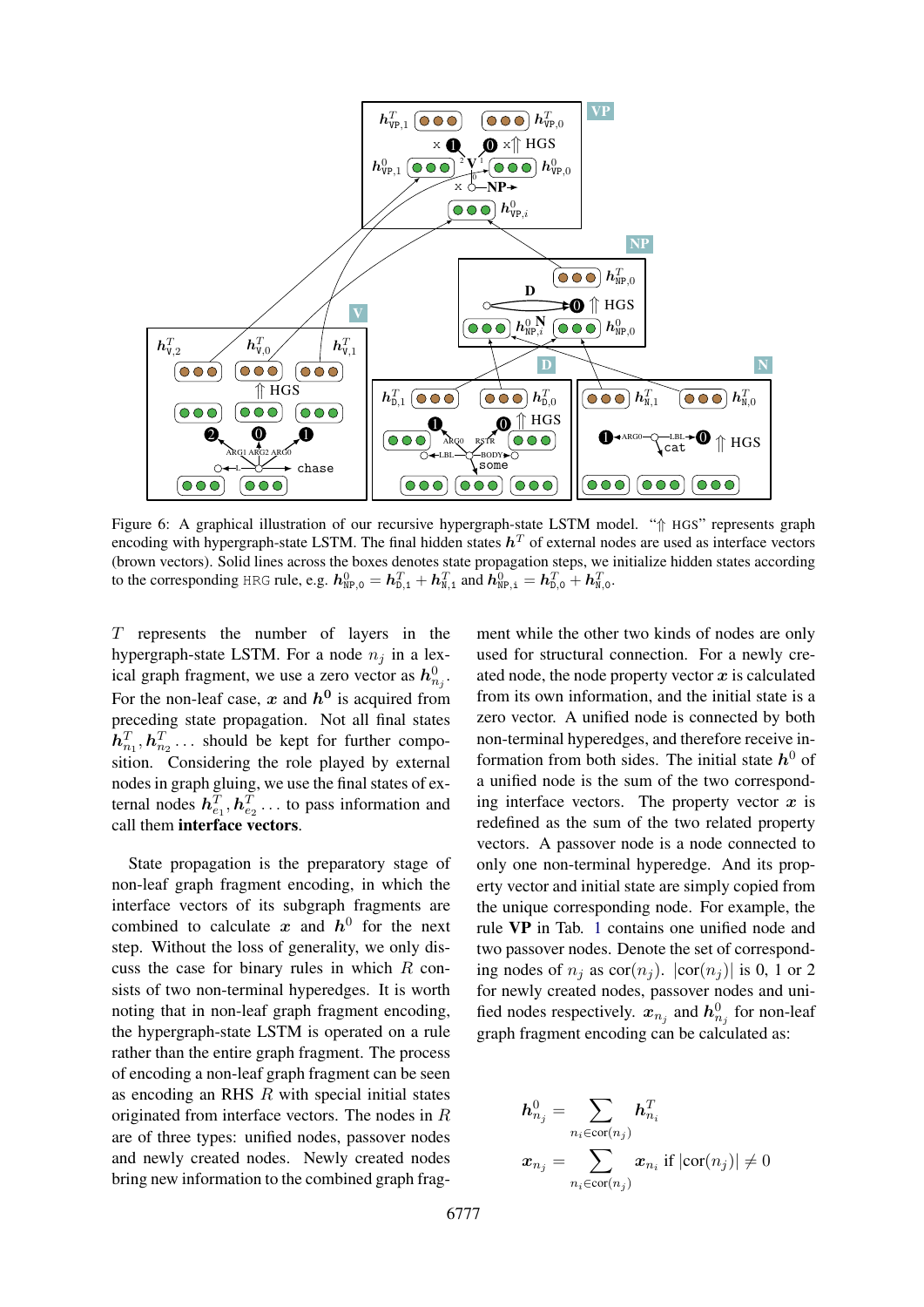#### 4 Parsing to Variable-in-situ Graphs

Following our previous work [\(Chen et al.,](#page-9-8) [2018\)](#page-9-8), we continue to employ a synchronous grammar to build a practical parser. We integrate a CFG that expresses syntactic composition with an HRG that expresses semantic composition. Semantic construction is divided into two subtasks: syntactic parsing and semantic interpretation. When a phrase structure tree  $T$  is available, a semantic interpreter *translates* T to the derivation of graph construction by assigning corresponding HRG rules to the syntactic counterparts. At a single derivation step, there may be more than one HRG rule applicable. In this case, we need a disambiguation model to select a good one.

The simplest disambiguation model is a **count**based model: Given a coherent derivation tree, together with corresponding rule types, it simply selects the most frequent rule in the training data. This model provides baseline performance for reference. [Chen et al.](#page-9-8) [\(2018\)](#page-9-8) showed that disambiguation can be significantly improved when a classifier is introduced. In particular, they proposed a feature engineering-based classifier, in which manually defined sparse vectors are utilized. This is not suitable for our purpose because a variable-in-situ graph is much more complex in that much more external nodes are involved. With the neural graph rewriting system introduced in [§3.2,](#page-4-1) we propose a subgraph-based model which can handle the above problem by automatically learning vector representations for graphs.

More concretely, assume that we have built the left and right subgraphs, denoted by  $H_l$  and  $H_r$ , for further composition. Usually, multiple rules, viz.  $r_1, r_2, ..., r_M$ , are applicable to combine  $H_l$ and  $H_r$ . Let the possible merged graphs be denoted by  $\mathcal{H} = \{H_1, H_2, \ldots, H_M\}$ . To build a high-quality graph, we need to rank  $H_1, H_2, \dots$  according to some score functions that reflect their *goodness*. Formally, we have an optimization problem:

$$
\hat{H} = \arg\max_{H_m \in \mathcal{H}} \text{SCORE}(H_m)
$$

To calculate the score for  $H_m$ , we consider both syntactic and semantic contexts. To reflect the syntactic information, we use a vector-based encoding, denoted by  $s_{i,j}$ , of the corresponding phrase/span  $(i, j)$  that can be calculated by a sequence-based model, such as LSTM or Transformer. Graph fragment  $H_m$  with n external nodes

can be encoded by the neural graph rewriting system: running a recursive hypergraph-state LSTM on the RHS  $R_m$  of an HRG rule where the interface vectors of  $H_l$  and  $H_r$  are consumed as initial states. After that we get  $n$  new interface vectors related to  $H_m$  (denoted as  $u_{m,k}$ ,  $0 \leq k$ n). Taking advantage of the recursive structure, the common parts  $H_l$  and  $H_r$  of graph fragments  $H_1, H_2, \ldots$  are encoded only once, avoiding redundant computation. We use an attention mechanism to get a single vector representation  $t_m$  for the graph fragment  $H_m$ :

$$
w_{m,k} = (\boldsymbol{u}_{m,k})^\top \boldsymbol{W} \boldsymbol{s}_{i,j} \\ \boldsymbol{t_m} = \sum_{0 \leq k < n} (\boldsymbol{u}_{m,k} \cdot w_{m,k})
$$

We use the similarity between  $t_m$  and  $s_{i,j}$  as the score of this graph fragment. For training, we use the cross-entropy function as loss.

$$
\text{SCORE}(H_m,i,j) = (\boldsymbol{t}_m)^\top \boldsymbol{W}_2 \boldsymbol{s}_{i,j}
$$

## 5 Experiments

## 5.1 Data Setup

DeepBank [\(Flickinger et al.,](#page-9-3) [2012\)](#page-9-3) is a deep linguistic resource that covers the Wall Street Journal section of Penn TreeBank (PTB; [Marcus et al.,](#page-10-7) [1993\)](#page-10-7). All annotations are governed by English Resource Grammar (ERG; [Flickinger,](#page-9-9) [2000\)](#page-9-9). We use the DeepBank v1.1 data, and split it into training, development and test sets along with previous work [\(Oepen et al.,](#page-10-8) [2014,](#page-10-8) [2015;](#page-10-9) [Buys and Blun](#page-9-10)[som,](#page-9-10) [2017;](#page-9-10) [Chen et al.,](#page-9-8) [2018\)](#page-9-8) to make sure that the numeric performance can be directly compared to the results in the literature.

#### 5.2 Evaluation Metrics

Token-wise Evaluation for Accuracy The semantic annotations in DeepBank are presented as variable-in-situ MRS style originally. It is a non-trivial problem to measure the similarity between different logical forms accordingly. [Copes](#page-9-4)[take](#page-9-4) [\(2009\)](#page-9-4) provides a method to reversibly translate them into variable-reduced semantic graphs, namely dubbed Dependency MRS (DMRS), in an information-equivalent fashion, which is widely used by previous studies. We convert our outputs to DMRS, and re-use the evaluation metrics for variable-reduced graph representations, including Elementary Dependency Match (EDM;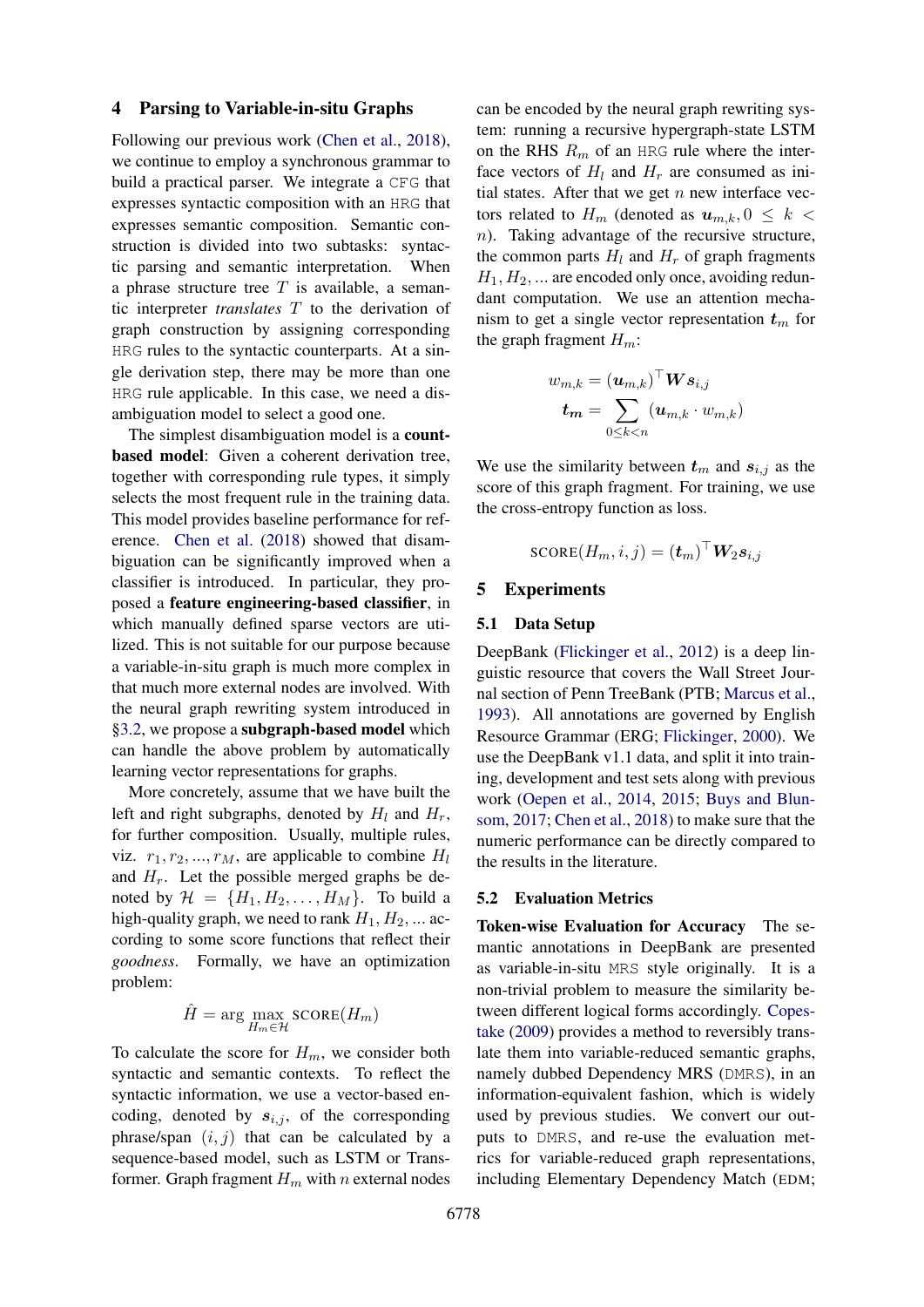[Dridan and Oepen,](#page-9-11) [2011\)](#page-9-11) and SMATCH [\(Cai and](#page-9-12) [Knight,](#page-9-12) [2013\)](#page-9-12) to perform evaluation.

Search-Based Evaluation for Coherence Another dimension for parser evaluation—the coherence of the output structures—is as essential as accuracy, since we also emphasize on the logical nature. Under the framework of underspecification, the coherence of a semantic structure entails that there must be at least one fully specified, i.e. scope-resolved logical form, which satisfies all the constraints encoded by that structure. The following shows a by-design incoherent semantic graph:

$$
(\underline{dog}) \leftarrow \underline{\text{RSTR}} \left(\underline{\text{every}}\right) \leftarrow \underline{\text{SODY}} \left(\underline{\text{SODY}}\right)
$$

every has two scopal arguments, corresponding to the restriction and body domains respectively, but there is not enough predicates to fill in them.

[Niehren and Thater](#page-10-4) [\(2003\)](#page-10-4) proved that figuring out whether an MRS structure is coherent is NPhard. Accordingly, we use exhaustive search to find the first scope-resolved logical form if there is any. Practically, our implementation is efficient enough to cover all graphs produced by our parser.

## <span id="page-7-0"></span>5.3 Inducing a Synchronous Grammar

| #E            | EDS                                                                                                                                                                                    |                 | $MRS$ $\#E$ EDS MRS |  |
|---------------|----------------------------------------------------------------------------------------------------------------------------------------------------------------------------------------|-----------------|---------------------|--|
|               | $\begin{array}{ c c c c c c } \hline {\bf 89.59\%} & {\bf 23.42\%} & 4 & 0.27\% & {\bf 3.53\%} \\ \hline {\bf 8.57\%} & {\bf 54.98\%} & {\bf 5+} & 0.09\% & 0.40\% \hline \end{array}$ |                 |                     |  |
| $\mathcal{L}$ |                                                                                                                                                                                        |                 |                     |  |
| 3             |                                                                                                                                                                                        | $1.48\%$ 17.55% |                     |  |

Table 2: Statistics of HRG rule instances. "#E" indicates the number of external nodes. EDS represents the variable-free framework, while MRS represents the variable-in-situ framework.

We conduct automatic grammar induction following our previous method [\(Chen et al.,](#page-9-8) [2018\)](#page-9-8). Tab. [1](#page-3-1) shows some rule examples, while Tab. [2](#page-7-0) presents some statistics of the related grammars. There is a big difference between the rule distributions of the grammars for variable-reduced and variable-in-situ semantic graphs. For comparison, we report results on Elementary Dependency Structure (EDS; [Oepen and Lønning,](#page-10-0) [2006\)](#page-10-0). Rules for the latter one have more external nodes on average.

More external nodes bring in a new problem for grammar induction — determining the order of external nodes. Consider the rule related to chase in Fig. [4.](#page-3-0) chase has three external nodes: the endpoints of ARG0, ARG1 and ARG2. A grammar

<span id="page-7-1"></span>

|                | TH AO       | Span  | EDMP  | $EDM_A$ | <b>EDM</b> | <b>SMATCH</b> |
|----------------|-------------|-------|-------|---------|------------|---------------|
|                | Count-Based |       |       |         |            |               |
| N              | Y           | 91.98 | 94.41 | 65.68   | 80.52      | 80.79         |
| Y              | N           | 91.80 | 94.41 | 75.35   | 84.91      | 85.42         |
| Y              | Y           | 91.76 | 94.57 | 87.28   | 90.91      | 91.52         |
| Subgraph-Based |             |       |       |         |            |               |
| N              | Y           | 91.98 | 94.86 | 83.59   | 89.22      | 89.72         |
| Y              | N           | 91.80 | 94.77 | 89.50   | 92.11      | 92.72         |
| Y              | Y           | 91.76 | 94.85 | 90.27   | 92.54      | 93.39         |

Table 3: Accuracies on the development data. "TH" indicates whether to use type restriction; "AO" indicates whether the attachment order strategy is applied. "Y/N" is short for "yes/no." "Span" indicates the performance (evalb F-score) of syntactic parsing.

<span id="page-7-2"></span>

| Model                   | EDMP  | EDMA  | <b>EDM</b> | <b>SMATCH</b> |
|-------------------------|-------|-------|------------|---------------|
| <b>Buys and Blunsom</b> | 87.54 | 80.10 | 84.16      | 86.69         |
| <b>ACE</b>              | 92.08 | 86.77 | 89.64      | 93.50         |
| Chen et al.             | 93.11 | 86.01 | 89.51      | 89.77         |
| Ours $(-ELMo)$          | 93.08 | 88.10 | 90.56      | 91.54         |
| Ours $(+ELMo)$          | 94.56 | 90.27 | 92.39      | 93.06         |

Table 4: Accuracies on the test set.

induction algorithm needs to decide which one is taken as the first external node and which one the second, etc. We find that a good order is important to the performance of a parser. In our experiments, we use the syntactic attachment order to decide the order of an external node. The attachment order reflects when a node is being glued to another graph fragment. For example, the ARG2 of chase connects to the graph fragment of cat firstly, since *cat* is the syntactic object; secondly, the ARG0 connects to the graph fragment of happy, because *happily* as a adjunct stands in between object and subject. As a result, we take the ARG2 and ARG0 endpoints as the first and second external nodes. This method not only makes the grammar more regular, but also endows the order of external nodes with semantic meaning.

<span id="page-7-3"></span>

| TH | Dataset   SV $(\%)$ |       |
|----|---------------------|-------|
| N  | Devel.              | 29.91 |
| Y  | Devel.              | 91.71 |
|    | <b>Test</b>         | 92.13 |

Table 5: Results of structural validation (SV).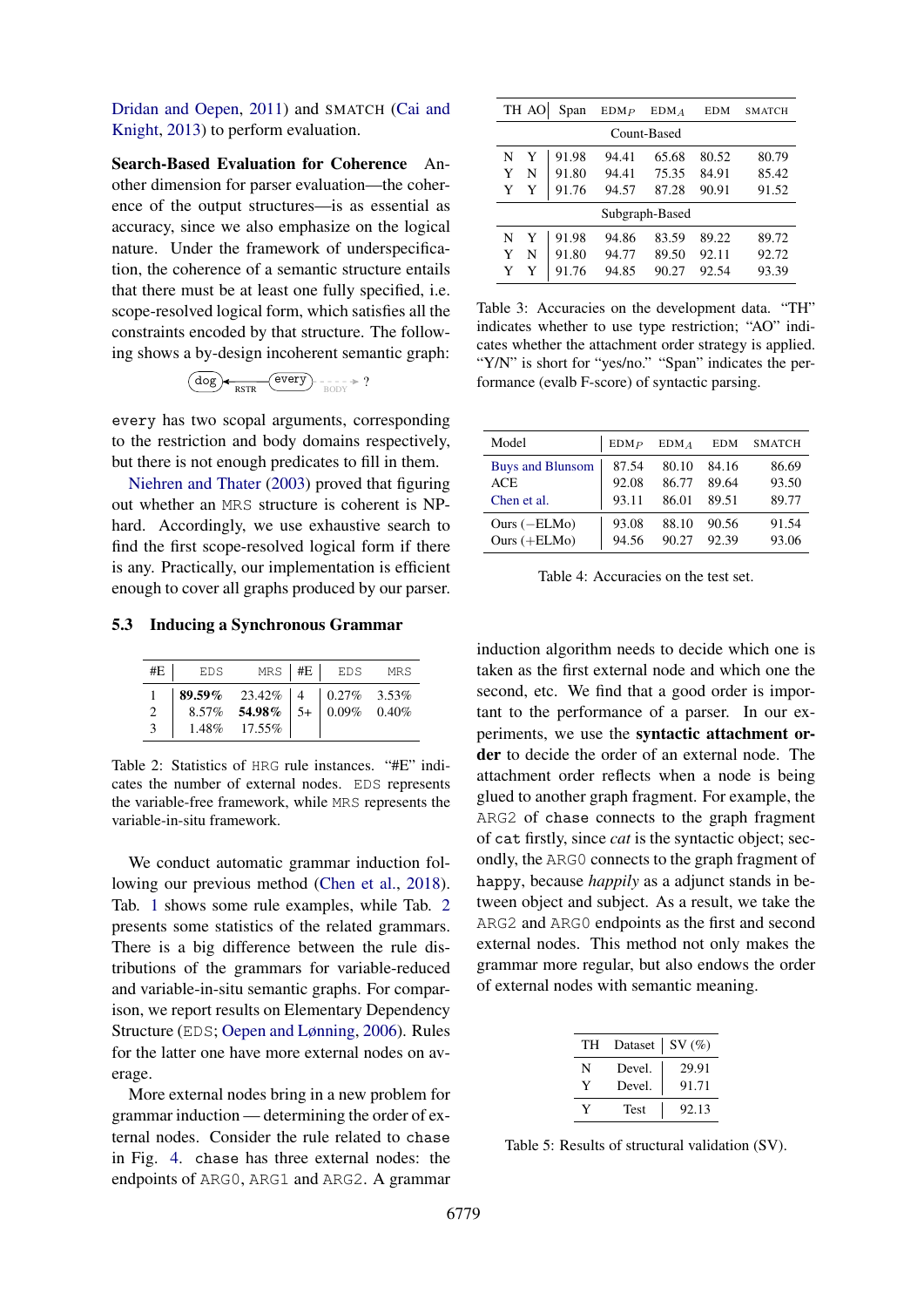#### 5.4 Model Setup

We implement a syntactic parser according to [Ki](#page-9-13)[taev and Klein](#page-9-13) [\(2018\)](#page-9-13), which contains an 8-layer transformer to extract dense vector representations for candidate phrases. ELMo [\(Peters et al.,](#page-10-10) [2018\)](#page-10-10) is used as pretrained contextualized word embeddings. In addition to the CFG rules, our syntactic parser also predicts the types of synchronous rules. If a phrase NP has a semantic part of type x, it is labeled as NP#x. A CKY decoder is employed to make sure that the output of the syntactic parser is coherent for semantic interpretation. Tab. [3](#page-7-1) presents the accuracy of syntactic parsing.

When syntactic trees are ready, the semantic interpreter selects an HRG rule for each tree node. We apply greedy search to complete this translating process. In subgraph-based model, the span features  $s_{i,j}$  obtained by the syntactic parser are also used to perform disambiguation. The word embedding and transformer are fixed in this step.

## 5.5 Results and Analyses

Tab. [3](#page-7-1) summarizes the parsing results with different set-ups. There is a significant gap between the typed and untyped HRG with respect to EDM scores. Note that the performance of syntactic parsing is comparable. This demonstrates the necessity to explicitly control the structural coherence of the semantic outputs.

An interesting observation is that the performance also drops significantly without a proper order of external nodes in the count-based model. But the gap narrows after introducing the neural model. It reveals that using the syntactic attachment order makes the grammar more regular, giving it more ability of semantic disambiguation. The recursive hypergraph-state LSTM model is robust. Its strong disambiguation ability can make up for the weakness of the grammar.

Tab. [4](#page-7-2) shows the results on test set. Our parser achieves an accuracy of 92.39% in terms of EDM, which is a 2.88 point improvement over the best data-driven model in the literature. For fair competition, we remove the ELMo to match the experiment set-up of previous models. The result shows that we still outperform the previous best model by 1.05 points. We test the well-formedness of the output MRS and present the result in Tab. [5.](#page-7-3) With type restrictions, the output of our parser is highly coherent: at least 91% MRS allow at least one sound scope-resolved logic form.

#### 6 Related Work

It has been a long time since researchers manipulated semantic construction following the principle of compositionality. Different formalisms have been developed to express the syntactic-semantic interface in natural language utterances. To manipulate compositional construction, HRG is a popular framework to define a graph-structured syntax-semantics interface [\(Peng et al.,](#page-10-5) [2015;](#page-10-5) [Chen et al.,](#page-9-8) [2018\)](#page-9-8). AM algebra [\(Koller,](#page-10-11) [2015;](#page-10-11) [Groschwitz et al.,](#page-9-14) [2017\)](#page-9-14) is another formalism to handle graph construction which has been successfully explored to build semantic parsers [\(Groschwitz et al.,](#page-9-15) [2018;](#page-9-15) [Lindemann et al.,](#page-10-12) [2019\)](#page-10-12).

Compositional vector representation is also widely studied in recent years. [Kiperwasser and](#page-9-16) [Goldberg](#page-9-16) [\(2016\)](#page-9-16) encodes syntactic dependency trees with a recursive recurrent neural network, which acts as the core of a bottom-up dependency parser. [Dyer et al.](#page-9-17) [\(2016\)](#page-9-17) introduced Recurrent Neural Network Grammar, a probabilistic model of sentences with explicit phrase structure. A recursive syntactic composition function is used to compute an embedding of a completed phrasestructure subtree.

Modeling discrete structures with principled neural networks has received an increasing interest. [Kipf and Welling](#page-9-18) [\(2017\)](#page-9-18) proposed Graph Convolution Network to classify nodes in graphs. DAG-structured LSTM is a natural extension to tree LSTM which treats nodes as basic states [\(Zhu](#page-10-13) [et al.,](#page-10-13) [2016\)](#page-10-13). Graph-state LSTM can be used in both generation task [\(Song et al.,](#page-10-1) [2018a\)](#page-10-1) and relation extraction [\(Song et al.,](#page-10-14) [2018b\)](#page-10-14).

## 7 Conclusion

Graph-structured meaning representations provide an effective way to encode rich semantic information of natural language sentences and have been extensively studied recently. We enriched the discussion by studying an alternative graph-based representation for underspecified logical forms. In particular, we introduced a novel neural graph rewriting system and developed a new state-ofthe-art semantic parser for variable-in-situ graphs.

## Acknowledgments

This work is supported in part by the National Hi-Tech R&D Program of China (No. 2018YFC0831900). Weiwei Sun is the corresponding author.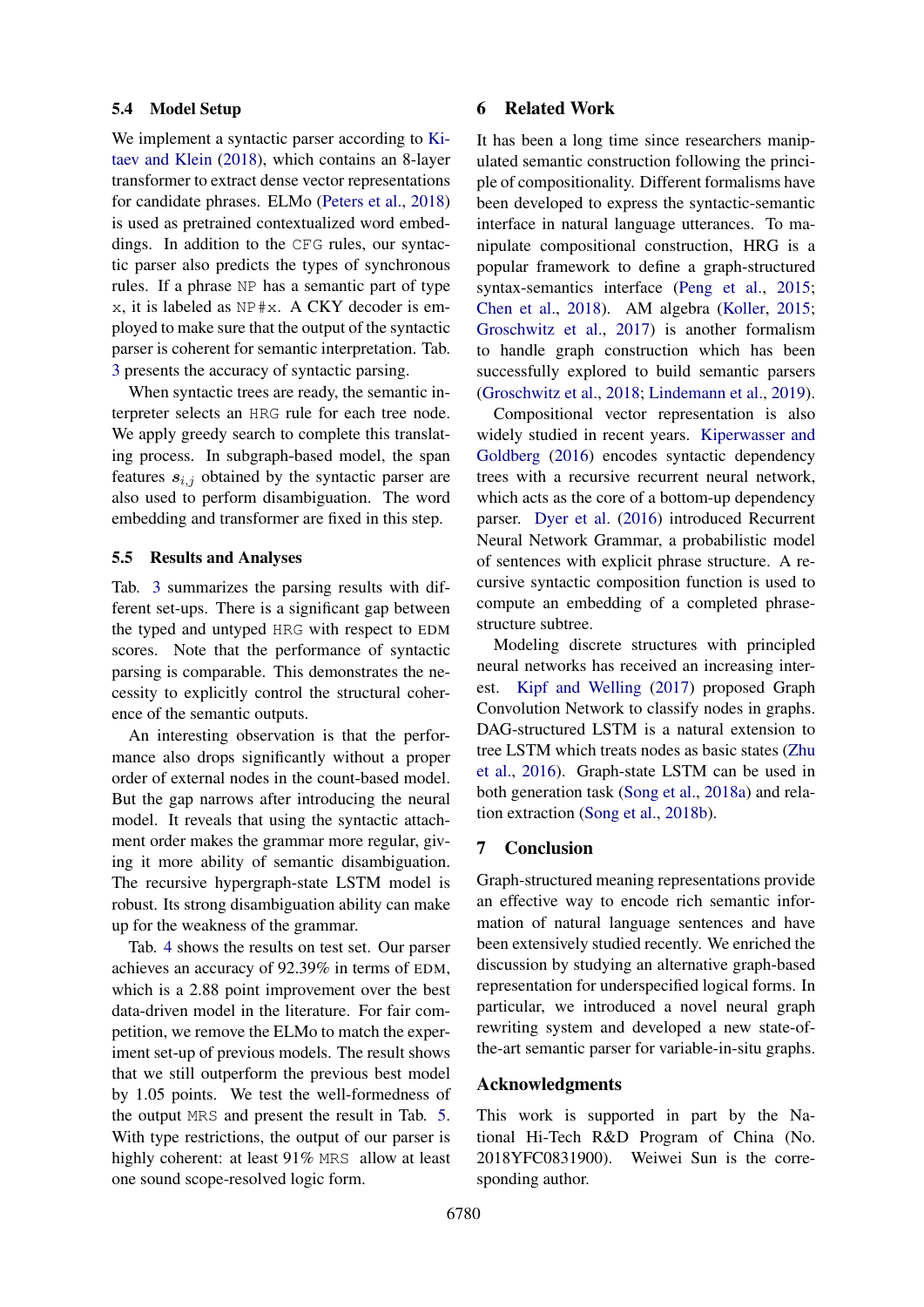#### References

<span id="page-9-0"></span>Laura Banarescu, Claire Bonial, Shu Cai, Madalina Georgescu, Kira Griffitt, Ulf Hermjakob, Kevin Knight, Philipp Koehn, Martha Palmer, and Nathan Schneider. 2013. [Abstract meaning representation](http://www.aclweb.org/anthology/W13-2322) [for sembanking.](http://www.aclweb.org/anthology/W13-2322) In *Proceedings of the 7th Linguistic Annotation Workshop and Interoperability with Discourse*. Association for Computational Linguistics, Sofia, Bulgaria, pages 178–186. [http://](http://www.aclweb.org/anthology/W13-2322) [www.aclweb.org/anthology/W13-2322](http://www.aclweb.org/anthology/W13-2322).

<span id="page-9-6"></span>Johan Bos. 1996. Predicate logic unplugged .

- <span id="page-9-10"></span>Jan Buys and Phil Blunsom. 2017. [Robust incremen](http://aclweb.org/anthology/P17-1112)[tal neural semantic graph parsing.](http://aclweb.org/anthology/P17-1112) In *Proceedings of the 55th Annual Meeting of the Association for Computational Linguistics (Volume 1: Long Papers)*. Association for Computational Linguistics, Vancouver, Canada, pages 1215–1226. [http://aclweb.](http://aclweb.org/anthology/P17-1112) [org/anthology/P17-1112](http://aclweb.org/anthology/P17-1112).
- <span id="page-9-12"></span>Shu Cai and Kevin Knight. 2013. Smatch: an evaluation metric for semantic feature structures. In *Proceedings of the 51st Annual Meeting of the Association for Computational Linguistics (Volume 2: Short Papers)*. volume 2, pages 748–752.
- <span id="page-9-8"></span>Yufei Chen, Weiwei Sun, and Xiaojun Wan. 2018. [Ac](http://aclweb.org/anthology/P18-1038)[curate shrg-based semantic parsing.](http://aclweb.org/anthology/P18-1038) In *Proceedings of the 56th Annual Meeting of the Association for Computational Linguistics (Volume 1: Long Papers)*. Association for Computational Linguistics, pages 408–418. [http://aclweb.org/](http://aclweb.org/anthology/P18-1038) [anthology/P18-1038](http://aclweb.org/anthology/P18-1038).
- <span id="page-9-7"></span>David Chiang, Jacob Andreas, Daniel Bauer, Karl Moritz Hermann, Bevan Jones, and Kevin Knight. 2013. [Parsing graphs with hyperedge](http://www.aclweb.org/anthology/P13-1091) [replacement grammars.](http://www.aclweb.org/anthology/P13-1091) In *Proceedings of the 51st Annual Meeting of the Association for Computational Linguistics (Volume 1: Long Papers)*. Association for Computational Linguistics, Sofia, Bulgaria, pages 924–932. [http://www.](http://www.aclweb.org/anthology/P13-1091) [aclweb.org/anthology/P13-1091](http://www.aclweb.org/anthology/P13-1091).
- <span id="page-9-4"></span>Ann Copestake. 2009. *Invited Talk:* [slacker semantics:](http://www.aclweb.org/anthology/E09-1001) [Why superficiality, dependency and avoidance of](http://www.aclweb.org/anthology/E09-1001) [commitment can be the right way to go.](http://www.aclweb.org/anthology/E09-1001) In *Proceedings of the 12th Conference of the European Chapter of the ACL (EACL 2009)*. Association for Computational Linguistics, Athens, Greece, pages 1– 9. [http://www.aclweb.org/anthology/](http://www.aclweb.org/anthology/E09-1001) [E09-1001](http://www.aclweb.org/anthology/E09-1001).
- <span id="page-9-2"></span>Ann Copestake, Dan Flickinger, Carl Pollard, and Ivan A. Sag. 2005. Minimal Recursion Semantics: An introduction. *Research on Language and Computation* pages 281–332.
- <span id="page-9-1"></span>F. Drewes, H.-J. Kreowski, and A. Habel. 1997. [Handbook of graph grammars and computing by](http://dl.acm.org/citation.cfm?id=278918.278927) [graph transformation.](http://dl.acm.org/citation.cfm?id=278918.278927) World Scientific Publishing Co., Inc., River Edge, NJ, USA, chapter Hyperedge Replacement Graph Grammars, pages 95– 162. [http://dl.acm.org/citation.cfm?](http://dl.acm.org/citation.cfm?id=278918.278927) [id=278918.278927](http://dl.acm.org/citation.cfm?id=278918.278927).
- <span id="page-9-11"></span>Rebecca Dridan and Stephan Oepen. 2011. [Parser](http://www.aclweb.org/anthology/W11-2927) [evaluation using elementary dependency match](http://www.aclweb.org/anthology/W11-2927)[ing.](http://www.aclweb.org/anthology/W11-2927) In *Proceedings of the 12th International Conference on Parsing Technologies*. Association for Computational Linguistics, Dublin, Ireland, pages 225–230. [http://www.aclweb.org/](http://www.aclweb.org/anthology/W11-2927) [anthology/W11-2927](http://www.aclweb.org/anthology/W11-2927).
- <span id="page-9-17"></span>Chris Dyer, Adhiguna Kuncoro, Miguel Ballesteros, and Noah A. Smith. 2016. [Recurrent neu](https://doi.org/10.18653/v1/N16-1024)[ral network grammars.](https://doi.org/10.18653/v1/N16-1024) In *Proceedings of the 2016 Conference of the North American Chapter of the Association for Computational Linguistics: Human Language Technologies*. Association for Computational Linguistics, San Diego, California, pages 199–209. [https://doi.org/10.](https://doi.org/10.18653/v1/N16-1024) [18653/v1/N16-1024](https://doi.org/10.18653/v1/N16-1024).
- <span id="page-9-9"></span>Dan Flickinger. 2000. On building a more efficient grammar by exploiting types. *Nat. Lang. Eng.* 6(1):15–28.
- <span id="page-9-3"></span>Daniel Flickinger, Yi Zhang, and Valia Kordoni. 2012. Deepbank: A dynamically annotated treebank of the wall street journal. In *Proceedings of the Eleventh International Workshop on Treebanks and Linguistic Theories*. pages 85–96.
- <span id="page-9-14"></span>Jonas Groschwitz, Meaghan Fowlie, Mark Johnson, and Alexander Koller. 2017. A constrained graph algebra for semantic parsing with AMRs. In *IWCS 2017 - 12th International Conference on Computational Semantics - Long papers*.
- <span id="page-9-15"></span>Jonas Groschwitz, Matthias Lindemann, Meaghan Fowlie, Mark Johnson, and Alexander Koller. 2018. [AMR dependency parsing with a typed semantic al](http://aclweb.org/anthology/P18-1170)[gebra.](http://aclweb.org/anthology/P18-1170) In *Proceedings of the 56th Annual Meeting of the Association for Computational Linguistics (Volume 1: Long Papers)*. Association for Computational Linguistics, pages 1831–1841. [http:](http://aclweb.org/anthology/P18-1170) [//aclweb.org/anthology/P18-1170](http://aclweb.org/anthology/P18-1170).
- <span id="page-9-5"></span>Hans Kamp, Josef Van Genabith, and Uwe Reyle. 2011. Discourse representation theory. In *Handbook of philosophical logic*, Springer, pages 125– 394.
- <span id="page-9-16"></span>Eliyahu Kiperwasser and Yoav Goldberg. 2016. [Easy](https://doi.org/10.1162/tacl_a_00110)[first dependency parsing with hierarchical tree](https://doi.org/10.1162/tacl_a_00110) [LSTMs.](https://doi.org/10.1162/tacl_a_00110) *Transactions of the Association for Computational Linguistics* 4:445–461. [https://](https://doi.org/10.1162/tacl_a_00110) [doi.org/10.1162/tacl\\_a\\_00110](https://doi.org/10.1162/tacl_a_00110).
- <span id="page-9-18"></span>Thomas N. Kipf and Max Welling. 2017. Semisupervised classification with graph convolutional networks. In *International Conference on Learning Representations (ICLR)*.
- <span id="page-9-13"></span>Nikita Kitaev and Dan Klein. 2018. [Constituency](http://aclweb.org/anthology/P18-1249) [parsing with a self-attentive encoder.](http://aclweb.org/anthology/P18-1249) In *Proceedings of the 56th Annual Meeting of the Association for Computational Linguistics (Volume 1: Long Papers)*. Association for Computational Linguistics, pages 2676–2686. [http://aclweb.org/](http://aclweb.org/anthology/P18-1249) [anthology/P18-1249](http://aclweb.org/anthology/P18-1249).